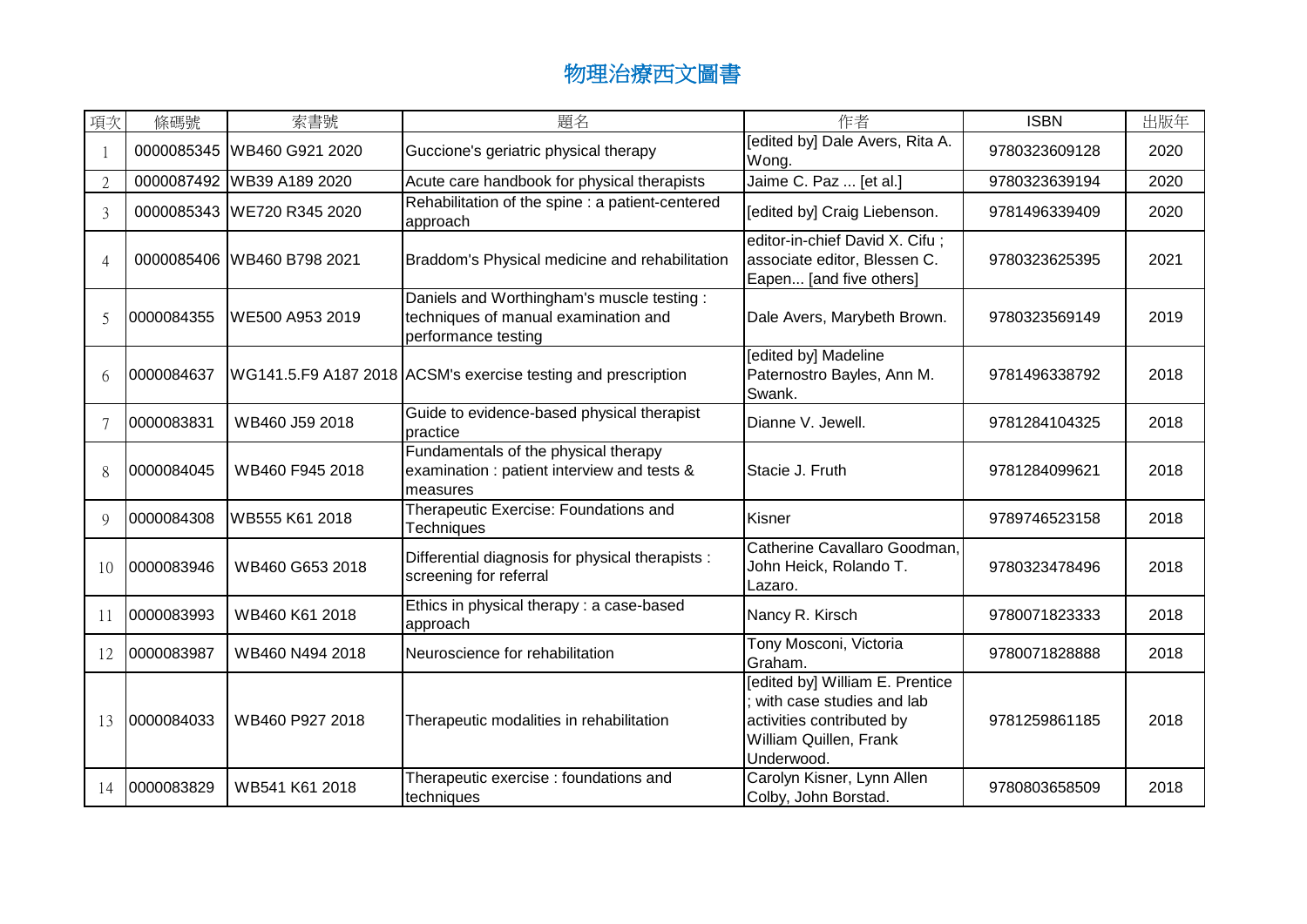| 項次 | 條碼號        | 索書號              | 題名                                                                                | 作者                                                                                                                                                     | <b>ISBN</b>   | 出版年  |
|----|------------|------------------|-----------------------------------------------------------------------------------|--------------------------------------------------------------------------------------------------------------------------------------------------------|---------------|------|
| 15 | 0000083154 | WE103 A512 2018  | ACSM's guidelines for exercise testing and<br>prescription                        | senior editor, Deborah Riebe;<br>associate editors, Jonathan K.<br>Ehrman, Gary Liguori, Meir<br>Magal.                                                | 9781496339072 | 2018 |
| 16 | 0000082785 | WB460 P578c 2017 | Campbell's physical therapy for children                                          | [edited by] Robert J. Palisano,<br>Margo N. Orlin, Joseph<br>Schreiber.                                                                                | 9780323390187 | 2017 |
| 17 | 0000082516 | WB460 D476 2017  | Greenman's principles of manual medicine                                          | Lisa A. DeStefano.                                                                                                                                     | 9781451193909 | 2017 |
| 18 | 0000083982 | WB535 M294 2017  | Manual therapy of the extremities                                                 | [edited by] Eric Shamus, Arie<br>J. van Duijn.                                                                                                         | 9781284083316 | 2017 |
| 19 | 0000083790 | WE103 S562m 2017 | Motor control: translating research into clinical<br>practice                     | Anne Shumway-Cook,<br>Marjorie Woollacott.                                                                                                             | 9781496347725 | 2017 |
| 20 | 0000082529 | WB541 A187 2016  | ACSM's exercise management for persons with<br>chronic diseases and disabilities  | [edited by] Geoffrey E. Moore,<br>J. Larry Durstine, Patricia L.<br>Painter.                                                                           | 9781450434140 | 2016 |
| 21 | 0000071452 | WB39 H659 2015   | The Mulligan concept of manual therapy:<br>textbook of techniques                 | Wayne Hing, Toby Hall,<br>Darren Rivett, Bill Vicenzino,<br>Brian Mulligan.                                                                            | 9780729541596 | 2015 |
| 22 | 0000072517 | WB460 P371 2015  | Pediatric physical therapy                                                        | [edited by] Jan Stephen<br>Tecklin.                                                                                                                    | 9781451173451 | 2015 |
| 23 | 0000071435 | WB275 B587 2014  | Trail guide to the body: a hands-on guide to<br>locating muscles, bones and more. | Andrew Biel; illustrations by<br>Robin Dorn.                                                                                                           | 9780982978658 | 2014 |
| 24 | 0000070619 | WB39 P348 2014   | Acute care handbook for physical therapists                                       | Jaime C. Paz, Michele P.<br>West.                                                                                                                      | 9781455728961 | 2014 |
| 25 | 0000084636 | WB460 O86 2019   | Physical rehabilitation                                                           | Susan B. O'Sullivan, Thomas<br>J. Schmitz, George D. Fulk.                                                                                             | 9789746523189 | 2019 |
| 26 | 0000072536 | WE103 A512 2013  | ACSM's guidelines for exercise testing and<br>prescription                        | American College of Sports<br>Medicine ; senior editor, Linda<br>S. Pescatello ; associate<br>editors, Ross Arena, Deborah<br>Riebe, Paul D. Thompson. | 9781609139551 | 2014 |
| 27 | 0000072513 | WB460 G646 2013  | Differential diagnosis for physical therapists :<br>screening for referral        | by Catherine Cavallaro<br>Goodman, Teresa E. Kelly<br>Snyder.                                                                                          | 9781437725438 | 2013 |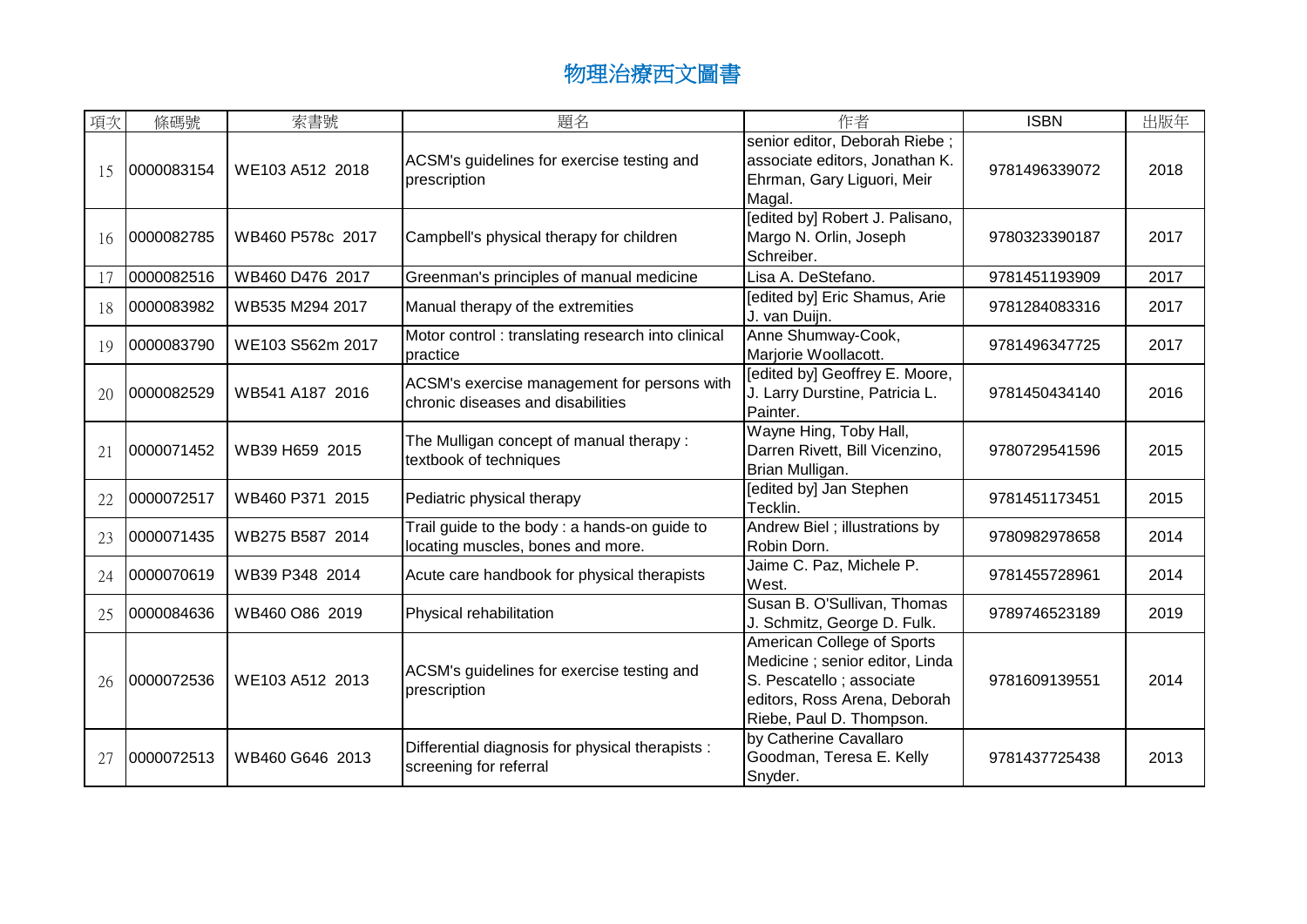| 項次 | 條碼號        | 索書號               | 題名                                                                                    | 作者                                                                                                                 | <b>ISBN</b>   | 出版年  |
|----|------------|-------------------|---------------------------------------------------------------------------------------|--------------------------------------------------------------------------------------------------------------------|---------------|------|
| 28 | 0000082588 | WB460 G315 2012   | Geriatric physical therapy                                                            | [edited by] Andrew Guccione,<br>Rita A. Wong, Dale Avers.                                                          | 9780323029483 | 2012 |
| 29 | 0000082545 | WB537 F889 2012   | The complete guide to lymph drainage massage                                          | Ramona Moody French.                                                                                               | 9781439056714 | 2012 |
| 30 | 0000069212 | WB541 K61 2013    | Therapeutic exercise : foundations and<br>techniques                                  | Carolyn Kisner, Lynn Allen<br>Colby.                                                                               | 9789746522632 | 2012 |
| 31 | 0000082629 | WE103 H838 2012   | Brunnstrom's clinical kinesiology.                                                    |                                                                                                                    | 9780803623521 | 2012 |
| 32 | 0000070060 | WL390 B575 2012   | Movement disorders : a video atlas                                                    | Roongroj Bhidayasiri, Daniel<br>Tarsy.                                                                             | 9781603274258 | 2012 |
| 33 | 0000065129 | WB537 A425 2010   | Plain & simple guide to therapeutic massage &<br>bodywork examinations                | Laura Allen.                                                                                                       | 9780781797054 | 2010 |
| 34 | 0000083551 | WM412 C616 2010   | Clinical manual of electroconvulsive therapy                                          | Mehul V. Mankad  [et al.]                                                                                          | 9781585622696 | 2010 |
| 35 | 0000058505 | WB460 C641 2009   | Clinical case studies in physiotherapy : a guide<br>for students and graduates        | edited by Lauren Jean Guthrie.                                                                                     | 9780443069161 | 2009 |
| 36 | 0000065069 | WB495 H636 2009   | Brain stimulation therapies for clinicians                                            | Edmund S. Higgins, Mark S.<br>George ; illustrations by<br>Edmund S. Higgins.                                      | 9781585622801 | 2009 |
| 37 | 0000065202 | WB537 H742 2009   | Massage for therapists : a guide to soft tissue<br>therapy                            | Margaret Hollis; edited by<br>Elisabeth Jones.                                                                     | 9781405159166 | 2009 |
| 38 | 0000065223 | WB537 S186-2 2009 | Mosby's pathology for massage therapists                                              | Susan G. Salvo.                                                                                                    | 9780323055888 | 2009 |
| 39 | 0000065225 | WE500 M996 2009   | Anatomy trains: myofascial meridians for<br>manual and movement therapists            | Thomas W. Myers; specially<br>commissioned, illustrations by<br>Debbie Maizels, Philip Wilson,<br>Graeme Chambers. | 9780443102837 | 2009 |
| 40 | 0000058620 |                   | WB535 C641 2008 v.1 Clinical application of neuromuscular techniques                  | Leon Chaitow, Judith DeLany.                                                                                       | 9780443074486 | 2008 |
| 41 | 0000058622 | WB460 P371 2008   | Pediatric physical therapy                                                            | [edited by]Jan Tecklin.                                                                                            | 9780781798938 | 2008 |
| 42 | 0000065184 | WL359 T398 2008   | Therapeutics of Parkinson's disease and other<br>movement disorders                   | edited by Mark Hallett and<br>Werner Poewe.                                                                        | 9780470066485 | 2008 |
| 43 | 0000053521 | WE103 S562m 2007  | Motor control : translating research into clinical<br>practice                        | Anne Shumway-Cook,<br>Marjorie Woollacott.                                                                         | 781766915     | 2007 |
| 44 | 0000053620 | WL359 P247 2007   | Parkinson's disease and movement disorders                                            | editors, Joseph Jankovic,<br>Eduardo Tolosa.                                                                       | 781778816     | 2007 |
| 45 | 0000065155 | WB460 P578:4 2007 | Physical rehabilitation : evidence-based<br>examination, evaluation, and intervention | edited by Michelle H.<br>Cameron, Linda G. Monroe.                                                                 | 9780721603612 | 2007 |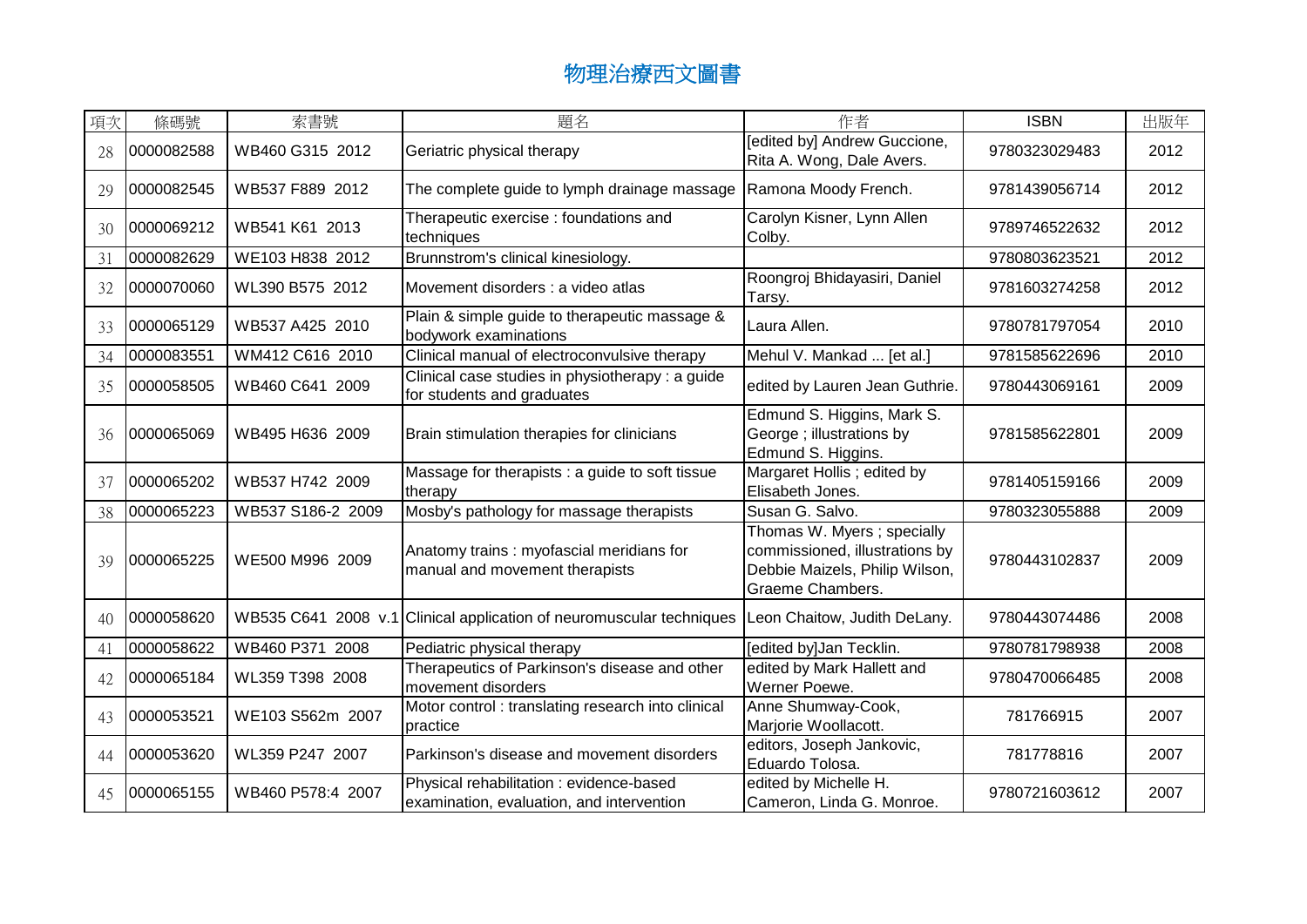| 項次 | 條碼號        | 索書號                      | 題名                                                                                       | 作者                                                                                                                                      | <b>ISBN</b>   | 出版年  |
|----|------------|--------------------------|------------------------------------------------------------------------------------------|-----------------------------------------------------------------------------------------------------------------------------------------|---------------|------|
| 46 | 0000060135 | WB535 C434 2007          | Positional release techniques                                                            | Leon Chaitow; with<br>contributions by Julia Brooks<br>[et al.]; foreword by John<br>McPartland; illustrations by<br>Graeme Chambers.   | 443101159     | 2007 |
| 47 | 0000058517 | WL390 F157 2007          | Principles and practice of movement disorders                                            | Stanley Fahn, Joseph Jankovic<br>with contributions from Mark<br>Hallett, Peter Jenner.                                                 | 9780443079412 | 2007 |
| 48 | 0000053577 | WE140 C435 2006          | Muscle energy techniques                                                                 | Leon Chaitow; with<br>contributions by Ken Crenshaw<br>[et al.]; foreword by Donald<br>R. Murphy ; illustrations by<br>Graeme Chambers. | 443101140     | 2006 |
| 49 | 0000051788 | WE500 D343 2006          | Strength training anatomy                                                                | Frederic Delavier.                                                                                                                      | 736063684     | 2006 |
| 50 | 0000053579 | WG141.5.F9 F926e<br>2006 | Exercise and the heart                                                                   | Victor F. Froelicher, Jonathan<br>Myers.                                                                                                | 1416003118    | 2006 |
| 51 | 0000053583 | WL390 P531d 2006         | Differentiation, examination, and treatment of<br>movement disorders in manual therapy   | Robert Pfund, Fritz Zahnd;<br>[foreword by Mark A. Jones].                                                                              | 750687940     | 2006 |
| 52 | 0000051787 | QT261 H838 2005          | Therapeutic exercise for musculoskeletal injuries Peggy A. Houglum.                      |                                                                                                                                         | 736051368     | 2005 |
| 53 | 0000050319 | QT261 K18 2005           | Principles of manual sports medicine                                                     | Steven J. Karageanes.                                                                                                                   | 781741890     | 2005 |
| 54 | 0000051020 | WB535 M232 2005          | Maitland's vertebral manipulation                                                        | Geoffrey D. Maitland; edited<br>by Elly Hengeveld, Kevin<br>Banks, Kay English.                                                         | 9780750688062 | 2005 |
| 55 | 0000060177 | WB537 F919 2005          | Sports & exercise massage : comprehensive<br>care in athletics, fitness & rehabilitation | Sandy Fritz.                                                                                                                            | 323028829     | 2005 |
| 56 | 0000050350 | WR140 P575 2005          | Photodynamic therapy                                                                     | edited by Mitchel P. Goldman.                                                                                                           | 1416023607    | 2005 |
| 57 | 0000041055 | WL390 I61 2004           | Dystonia 4                                                                               | editors, Stanley Fahn, Mark<br>Hallett, Mahlon R. DeLong.                                                                               | 781746000     | 2004 |
| 58 | 0000051718 | WL390 M626 2004          | Microelectrode recording in movement disorder<br>surgery                                 | [edited by] Zvi Israel, Kim J.<br>Burchiel.                                                                                             | 1588901742    | 2004 |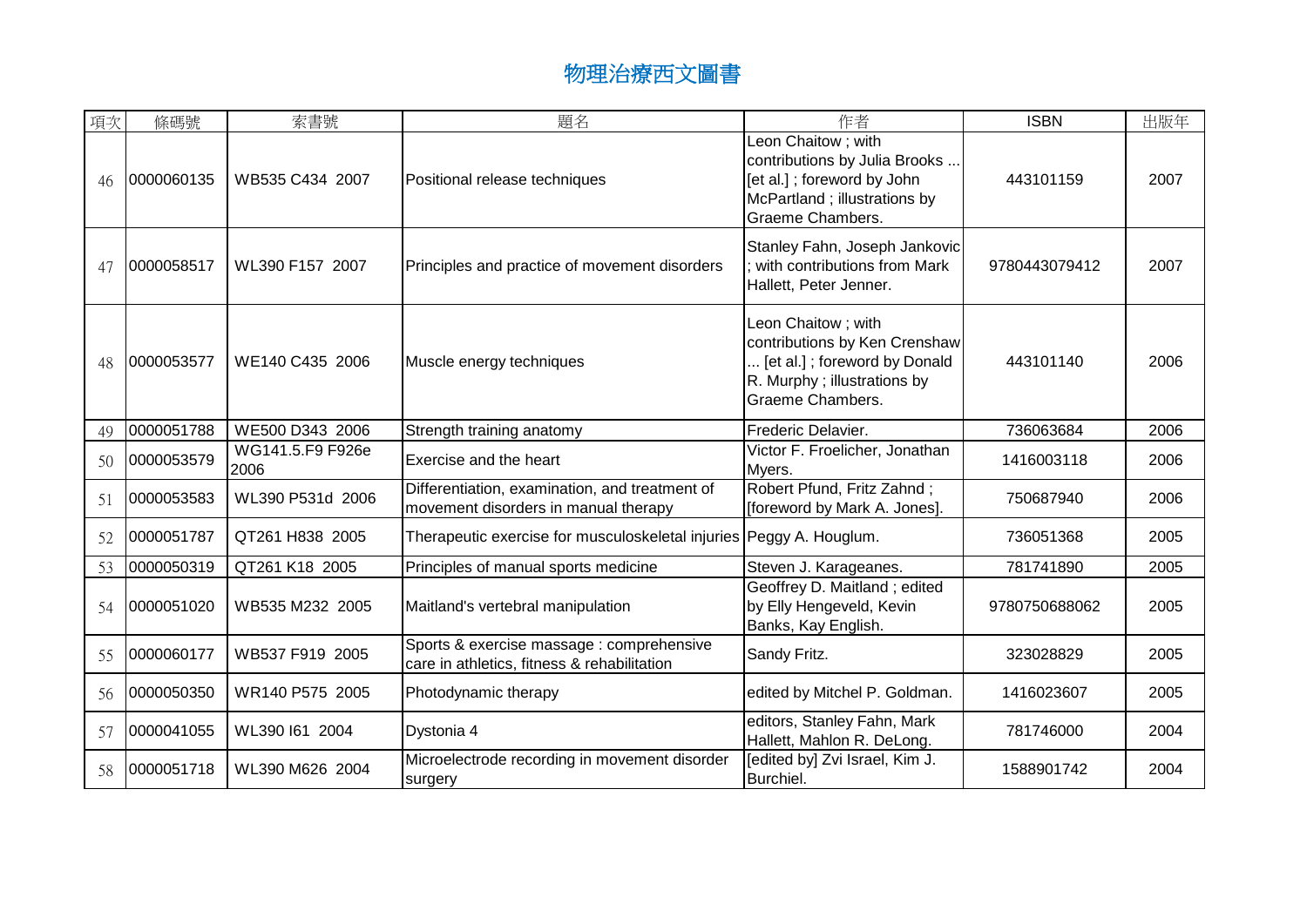| 項次 | 條碼號        | 索書號                      | 題名                                                                                                                             | 作者                                                                                                                                              | <b>ISBN</b> | 出版年  |
|----|------------|--------------------------|--------------------------------------------------------------------------------------------------------------------------------|-------------------------------------------------------------------------------------------------------------------------------------------------|-------------|------|
| 59 | 0000041154 | WQ100 P578 2004          | Physiotherapy in obstetrics and gynaecology.                                                                                   | edited by Jill Mantle, Jeanette<br>Haslam, Sue Barton; foreword<br>by Linda Cardozo.                                                            | 750622652   | 2004 |
| 60 | 0000050268 | WS342 L666 2004          | Treatment of cerebral palsy and motor delay                                                                                    | Sophie Levitt.                                                                                                                                  | 1405101636  | 2004 |
| 61 | 0000040407 | QT261 T355 2003          | Textbook of sports medicine : basic science and<br>clinical aspects of sports injury and physical<br>activity                  | edited by Michael Kjaer  [et<br>al.].                                                                                                           | 632065095   | 2003 |
| 62 | 0000040215 | WB369.5.A17 B491<br>2003 | Shiatsu theory and practice : a comprehensive<br>text for the student and professional                                         | Carola Beresford-Cooke.                                                                                                                         | 443070598   | 2003 |
| 63 | 0000040356 | WB535 C435m 2003         | Modern neuromuscular techniques                                                                                                | Leon Chaitow; with<br>contributions from Judith<br>DeLay, Dennis J. Dowling;<br>foreword by David Peters;<br>illustrated by Graeme<br>Chambers. | 443071586   | 2003 |
| 64 | 0000041153 | WB535 M235 2003          | Spinal manual therapy: an introduction to soft<br>tissue mobilization, spinal manipulation,<br>therapeutic, and home exercises | Howard W. Makofsky.                                                                                                                             | 1556425694  | 2003 |
| 65 | 0000041185 | WB535 O54 2003           | A system of orthopaedic medicine                                                                                               | Ludwig Ombregt, Pierre<br>Bisschop, and Herman J. ter<br>Veer.                                                                                  | 443073708   | 2003 |
| 66 | 0000040172 | WB537 H498 2003          | Massage for orthopedic conditions                                                                                              | Thomas Hendrickson.                                                                                                                             | 078172287X  | 2003 |
| 67 | 0000041247 | WB537 S186 2003          | Massage therapy: principles and practice                                                                                       | Susan G. Salvo.                                                                                                                                 | 072160028X  | 2003 |
| 68 | 0000041139 | WL390 M549 2003          | Mental and behavioral dysfunction in movement<br>disorders                                                                     | edited by Marc-Andre Bedard<br>[et al.].                                                                                                        | 1588291197  | 2003 |
| 69 | 0000040392 | WM188 S632-2 2003        | Sleep and movement disorders                                                                                                   | edited by Sudhansu<br>Chokroverty, Wayne A.<br>Hening, Arthur S. Walters;<br>with 60 contributing authors.                                      | 750672005   | 2003 |
| 70 | 0000041156 | WB535 C435p 2002         | Positional release techniques                                                                                                  | Leon Chaitow; with<br>contributions from Ed Wilson,<br>Dylan Morrissey ; foreword by<br>John McPartland; illustrated<br>by Graeme Chambers.     | 443070814   | 2002 |
|    | 0000040111 | WB537 W494 2002          | A Massage therapist's guide to pathology                                                                                       | Ruth Werner.                                                                                                                                    | 078173293X  | 2002 |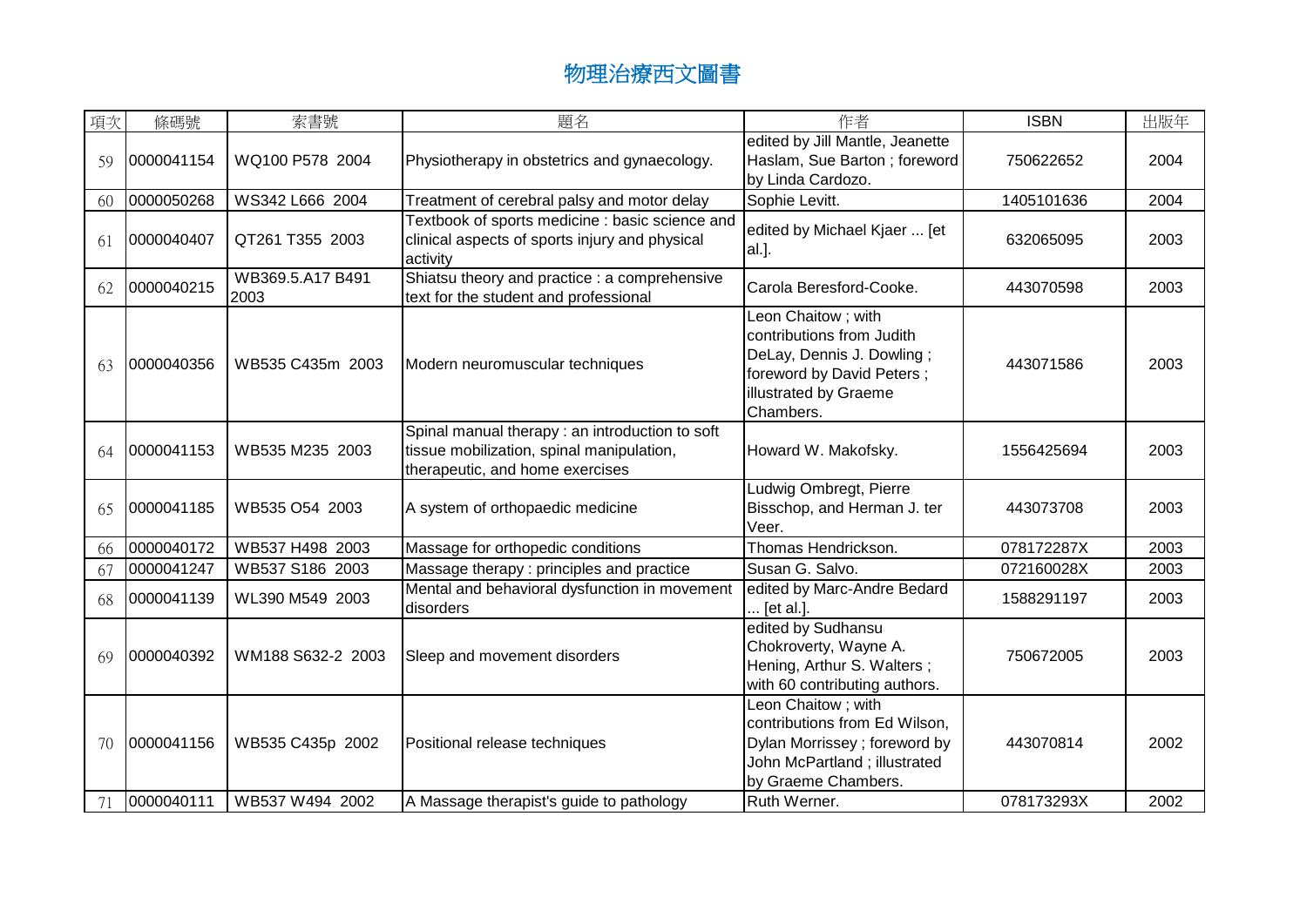| 項次 | 條碼號        | 索書號             | 題名                                                                                     | 作者                                                                                                                            | <b>ISBN</b> | 出版年  |
|----|------------|-----------------|----------------------------------------------------------------------------------------|-------------------------------------------------------------------------------------------------------------------------------|-------------|------|
|    | 0000009813 | WB890 N492 2002 | Kinesiology of the musculoskeletal system :<br>foundations for physical rehabilitation | Donald A. Neumann; artwork<br>by Elisabeth E. Rowan.                                                                          | 815163495   | 2002 |
| 73 | 0000034838 | WE101 J52 2002  | Hollinshead's functional anatomy of the limbs<br>and back                              | David B. Jenkins.                                                                                                             | 721692656   | 2002 |
| 74 | 0000040412 | WE225 S299 2002 | The Malalignment syndrome: implications for<br>medicine and sport                      | Wolf Schamberger; with<br>contributions by Fredric T.<br>Samorodin, Cynthia Webster.                                          | 443064717   | 2002 |
| 75 | 0000042088 | WF145 P578 2002 | Physiotherapy for respiratory and cardiac<br>problems: adults and paediatrics          | edited by Barbara A. Webber,<br>Jennifer A. Pryor; foreword by<br>Dame Margaret Turner-<br>Warwick.                           | 044307075x  | 2002 |
| 76 | 0000034863 | WL359 P247 2002 | Parkinson's disease and movement disorders                                             | editors, Joseph J. Jankovic,<br>Eduardo Tolosa.                                                                               | 781735157   | 2002 |
| 77 | 0000009848 | WB460 R345 2001 | Rehabilitation for the postsurgical orthopedic<br>patient                              | edited by Lisa Maxey, Jim<br>Magnusson; with 40<br>contributors.                                                              | 323001661   | 2001 |
| 78 | 0000040936 | WE103 B419 2001 | Kinetic anatomy                                                                        | Robert S. Behnke.                                                                                                             | 073600016X  | 2001 |
| 79 | 0000008451 | WE140 T398 2001 | Therapeutic exercise : techniques for<br>intervention                                  | [edited by] William D. Bandy,<br><b>Barbara Sanders:</b><br>photography by Michael A.<br>Morris.                              | 078172130X  | 2001 |
| 80 | 0000033727 | WE168 C435 2001 | Muscle energy techniques                                                               | Leon Chaitow with contribution<br>from Craig Liebenson;<br>foreword by Donald R Murphy;<br>illustrated by Graeme<br>Chambers. | 443064962   | 2001 |
| 81 | 0000040099 | WE168 O77d 2001 | Orthopaedic physical therapy                                                           | [edited by] Robert A. Donatelli,<br>Michael J. Wooden.                                                                        | 443079935   | 2001 |
| 82 | 0000009755 | WE500 M996 2001 | Anatomy trains: myofascial meridians for<br>manual and movement therapists             | Thomas W. Myers; forewords<br>by Leon Chaitow, Deane<br>Juhan.                                                                | 443063516   | 2001 |
| 83 | 0000033798 | WL359 S961 2001 | Surgery for Parkinson's disease and movement<br>disorders                              | edited by Joachim K. Krauss,<br>Joseph Jankovic, Robert G.<br>Grossman.                                                       | 781722446   | 2001 |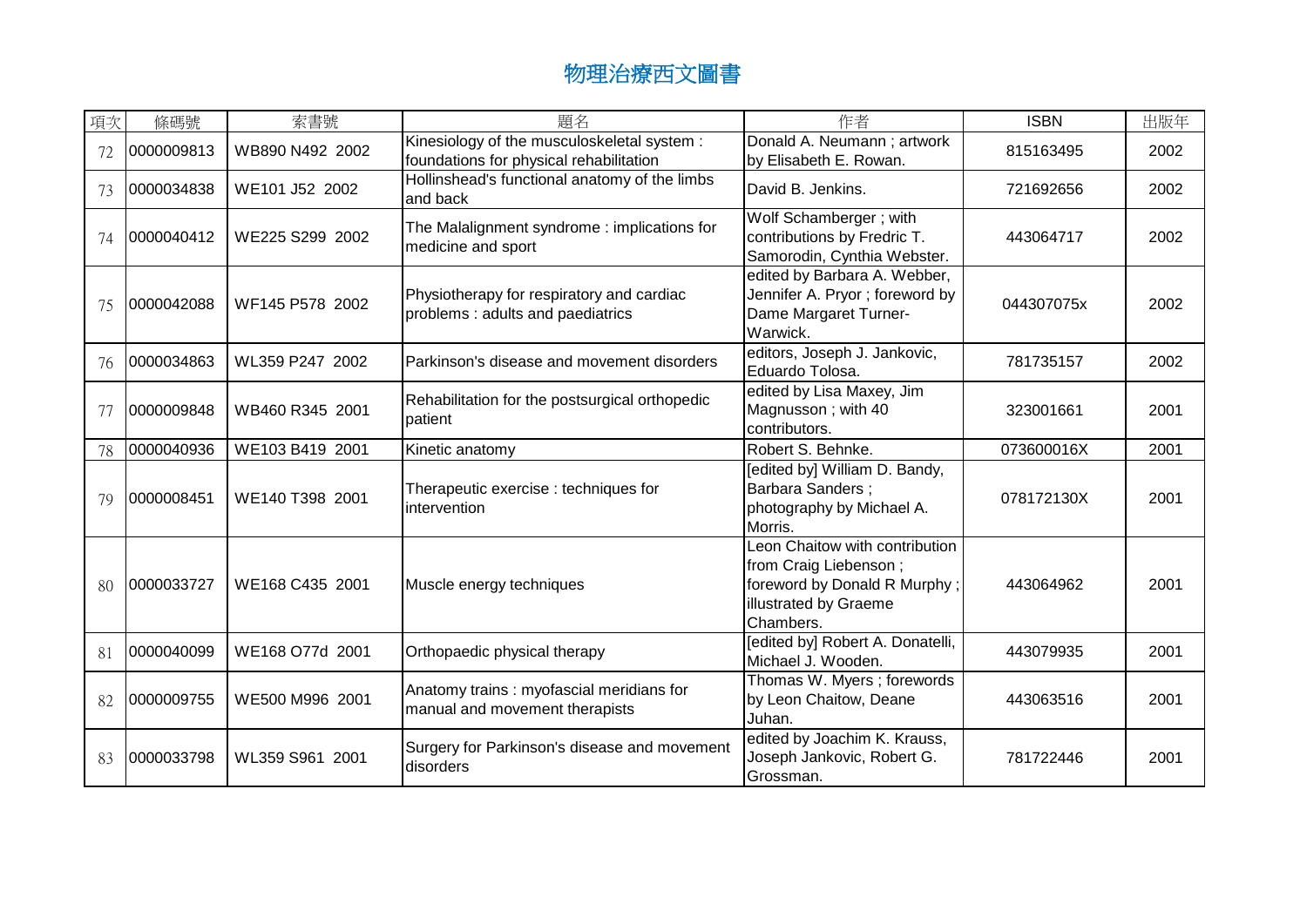| 項次 | 條碼號        | 索書號                        | 題名                                                                                                                                                           | 作者                                                                                                | <b>ISBN</b>   | 出版年  |
|----|------------|----------------------------|--------------------------------------------------------------------------------------------------------------------------------------------------------------|---------------------------------------------------------------------------------------------------|---------------|------|
| 84 | 0000007636 | WG141.5.F9 F926<br>2000    | Exercise and the heart                                                                                                                                       | Victor F. Froelicher, Jonathan<br>N. Myers.                                                       | 721684505     | 2000 |
| 85 | 0000041184 |                            | WB535 C435 2000 v.1 Clinical application of neuromuscular techniques                                                                                         | Leon Chaitow, Judith Walker<br>DeLany; foreword by David G.<br>Simons.                            | 443062706     | 2000 |
| 86 | 0000040133 |                            | WB535 C435 2000 v.2 Clinical application of neuromuscular techniques                                                                                         | Leon Chaitow, Judith Walker<br>DeLany; foreword by David G.<br>Simons.                            | 443062706     | 2000 |
| 87 | 0000041136 | WB535 C435 2000 v.2<br>c.2 | Clinical application of neuromuscular techniques                                                                                                             | Leon Chaitow, Judith Walker<br>DeLany; foreword by David G.<br>Simons.                            | 443062706     | 2000 |
| 88 | 0000007696 | WB460 P578:2 2000          | Physical medicine and rehabilitation                                                                                                                         | editor, Randall L. Braddom;<br>associate editors, Ralph M.<br>Buschbacher [ et al.]               | 721680763     | 2000 |
| 89 | 0000008363 | WB535 G441 2000            | Manipulation of the spine, thorax, and pelvis: an<br>osteopathic approach                                                                                    | Peter Gibbons, Philip Tehan;<br>foreword by Philip E.<br>Greenman ; photographs by<br>Tim Turner. | 443062625     | 2000 |
| 90 | 0000006796 | WL359 P167 1998            | Pallidal surgery for the treatment of Parkinson's<br>disease and movement disorders : editors,<br>Joachim K. Krauss, Robert G. Grossman,<br>Joseph Jankovic. |                                                                                                   | 781712254     | 1998 |
| 91 | 0000082639 | WB537 L524 1997            | Textbook of Dr. Vodder's manual lymph<br>drainage.: Volume 2: Therapy                                                                                        |                                                                                                   | 9783776016710 | 1997 |
| 92 | 0000004352 | WB537 H729 1997            | Therapeutic massage                                                                                                                                          | Elizabeth A. Holey, Eileen M.<br>Cook.                                                            | 702019232     | 1997 |
| 93 | 0000004599 | WE103 G144 1997            | Gait disorders of aging : falls and therapeutic<br>strategies                                                                                                | editors Joseph C. Masdeu,<br>Lewis Sudarsky, Leslie<br>Wolfson.                                   | 316549150     | 1997 |
| 94 | 0000005005 | WE870 W773 1997            | Diagnosis and treatment of the lower extremities<br>nonoperative orthopaedic medicine and manua<br>therapy                                                   | Dos Winkel, Omer Matthijs,<br>Valerie Phelps.                                                     | 834209020     | 1997 |
| 95 | 0000003264 | WM412 A161 1997            | Electroconvulsive therapy                                                                                                                                    | <b>Richard Abrams.</b>                                                                            | 195109449     | 1997 |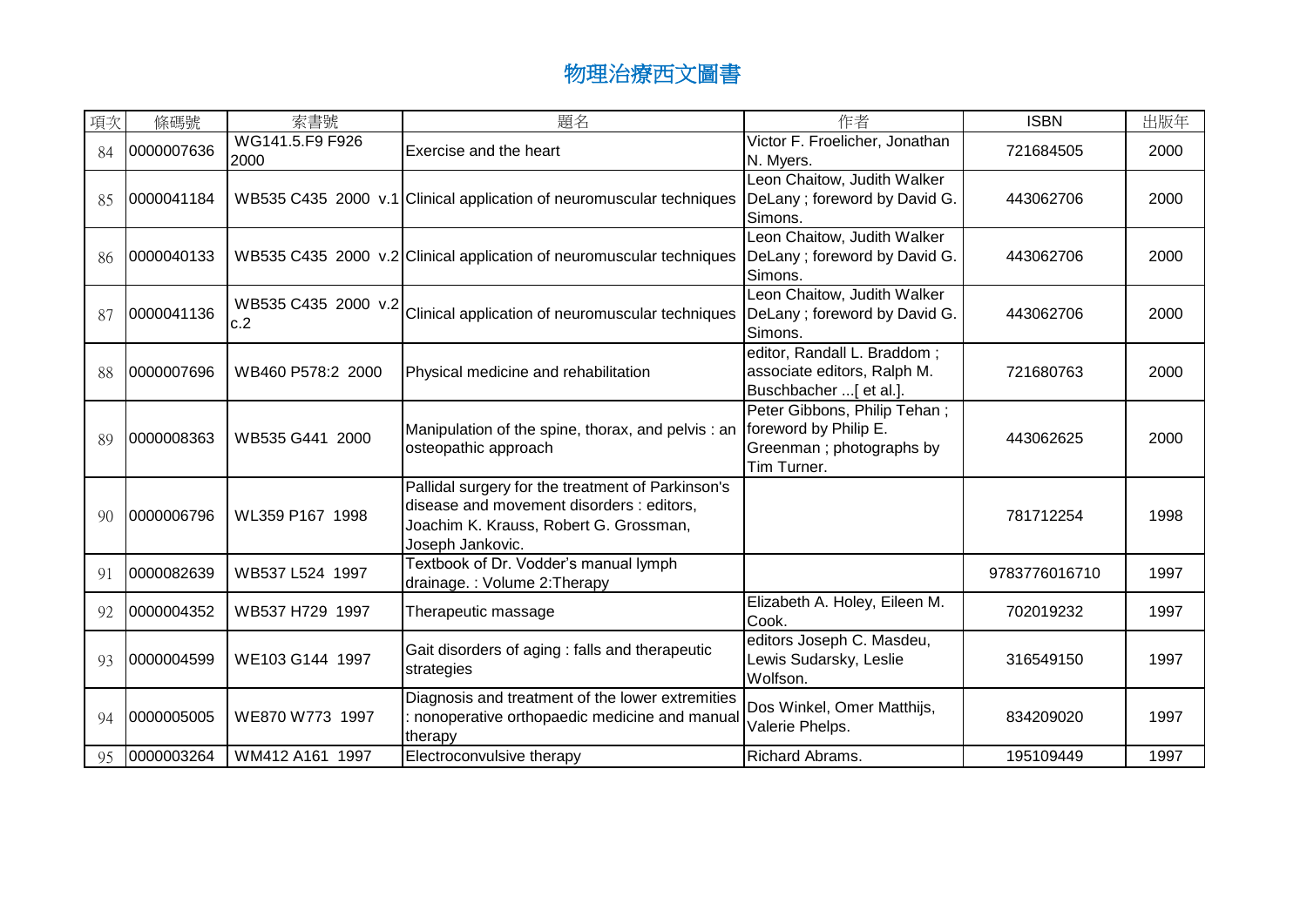| 項次              | 條碼號        | 索書號               | 題名                                                                              | 作者                                                                                                                                    | <b>ISBN</b> | 出版年  |
|-----------------|------------|-------------------|---------------------------------------------------------------------------------|---------------------------------------------------------------------------------------------------------------------------------------|-------------|------|
| 96              | 0000002157 |                   | WN208 U474 1997 U47 Ultrasound for the surgeon                                  | editor, Edgar D. Staren;<br>associate editor, Maurice E.<br>Arregui.                                                                  | 397515871   | 1997 |
| 97              | 0000041235 | WS366 J22 1997    | Home program instruction sheets for infants and<br>children                     | D. LaVonne Jaeger, Joan<br>Gertz; cover art by Grace<br>Ascher.                                                                       | 761641335   | 1997 |
| 98              | 0000004344 | WB460 P578:2 1996 | Physical medicine & rehabilitation                                              | [edited by] Randall L.<br>Braddom.                                                                                                    | 721652433   | 1996 |
| 99              | 0000004345 | WB460 P578:3 1996 | Physiotherapy and the growing child                                             | edited by Yvonne R. Burns,<br>Julie MacDonald; foreword by<br>Michael O'Callaghan.                                                    | 702019429   | 1996 |
| 100             | 0000004349 | WB495 I61 1996    | Interventional electrophysiology                                                | edited by Sanjeev Saksena,<br>Berndt L鋎deritz : a textbook.                                                                           | 879936134   | 1996 |
| 10 <sub>1</sub> | 0000004350 | WB520 B329 1996   | Aquatic exercise therapy                                                        | Andrea Bates, Norm Hanson.                                                                                                            | 721656811   | 1996 |
| 102             | 0000004355 | WB541 P957 1996   | Principles and practice of isokinetics in sports<br>medicine and rehabilitation | chief editors, Kai-Ming Chan,<br>Nicola Maffulli ; editors, Prikko<br>Korkia, Raymond C.T. Li;<br>foreword by Per A.F.H.<br>Renstrom. | 9623560168  | 1996 |
| 103             | 0000004601 | WE103 M919 1996   | Motor activity and movement disorders :<br>research issues and applications     | edited by Paul Sanberg, Klaus-<br>Peter Ossenkopp, and Martin<br>Kavaliers.                                                           | 896033279   | 1996 |
| 104             | 0000008400 | WB460 S548 1994   | Physiotherapy in paediatrics                                                    | Roberta B. Shepherd.                                                                                                                  | 750606207   | 1995 |
| 105             | 0000003369 | WL355 J73 1995    | Restoration of normal movement after stroke                                     | Margaret Johnstone;<br>illustrated by Estrid Barton;<br>with an introduction by James<br>Cox.                                         | 443052476   | 1995 |
| 106             | 0000003473 | WL390 N384 1995   | Negative motor phenomena                                                        | editors, Stanley Fahn  [et al.].                                                                                                      | 078170264X  | 1995 |
| 107             | 0000006394 | WB460 P624 1994   | Principles and techniques of patient care                                       | Frank M. Pierson.                                                                                                                     | 721637191   | 1994 |
| 108             | 0000004343 | WB460 P371 1994   | Pediatric physical therapy                                                      | [edited by] Jan Stephen<br>Tecklin; with 14 contributors.                                                                             | 397549628   | 1994 |
| 109             | 0000004865 | WE725 G848 1994   | Grieve's modern manual therapy : the vertebral<br>column                        | edited by Jeffrey D. Boyling,<br>Nigel Palastanga; foreword by<br>Gregory P. Grieve.                                                  | 443043485   | 1994 |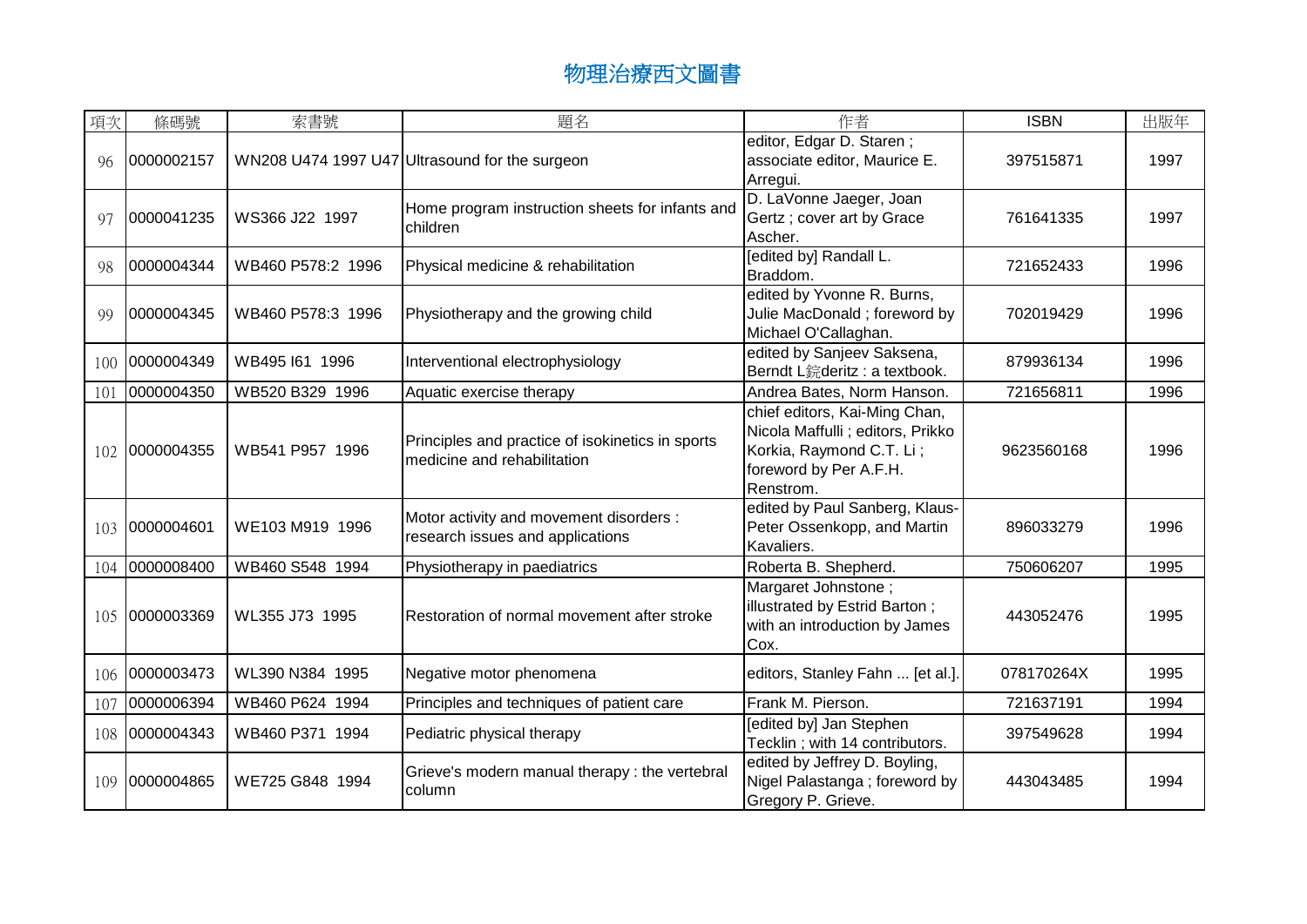| 項次  | 條碼號        | 索書號                     | 題名                                                                                                    | 作者                                                                                                                          | <b>ISBN</b> | 出版年  |
|-----|------------|-------------------------|-------------------------------------------------------------------------------------------------------|-----------------------------------------------------------------------------------------------------------------------------|-------------|------|
| 110 | 0000004353 | WB541 A237 1993         | PNF in practice                                                                                       | Susan S. Adler, Dominiek<br>Beckers, Math Buck: an<br>illustrated guide.                                                    | 3540526498  | 1993 |
| 111 | 0000004650 | WE168 C997 1993         | Cyriax's illustrated manual of orthopaedic<br>medicine                                                | J.H. Xyriax and P.J. Cyriax.                                                                                                | 750614838   | 1993 |
| 112 | 0000003398 | WL359 P247 1993         | Parkinson's disease and movement disorders                                                            | edited by Joseph Jankovic,<br>Eduardo Tolosa.                                                                               | 683043803   | 1993 |
| 113 | 0000003265 | WM412 C641 1993         | The Clinical science of electroconvulsive therapy edited by C. Edward Coffey.                         |                                                                                                                             | 880484705   | 1993 |
| 114 | 0000004348 | WB469 W628 1992         | Whole body hyperthermia                                                                               | M. Gautherie (ed.); with<br>contributions by H.I. Robins,<br>J.D. Cohen, A.J. Neville :<br>biological and clinical aspects. | 3540545603  | 1992 |
| 115 | 0000004770 | WE500 C233 1992         | Myofascial manipulation: theory and clinical<br>application                                           | Robert I. Cantu, Alan J.<br>Grodin.                                                                                         | 834203103   | 1992 |
| 116 | 0000003263 | WM412 A161 1992         | Electroconvulsive therapy                                                                             | Richard Abrams.                                                                                                             | 195070577   | 1992 |
| 117 | 0000003280 | WM450.5.D2 S792<br>1992 | An introduction to dance movement therapy in<br>psychiatry                                            | Kristina Stanton-Jones.                                                                                                     | 415061016   | 1992 |
| 118 | 0000003472 | WL390 H953 1991         | Huntington's disease                                                                                  | edited by Peter S. Harper.                                                                                                  | 702015385   | 1991 |
| 119 | 0000004351 | G873 1990 G873          | Soft tissue mobilization                                                                              | Alan Grodin, Gary E. Myerson.                                                                                               | 683078666   | 1990 |
| 120 | 0000004342 | WB460 P175 1990         | Clinical assessment procedures in physical<br>therapy                                                 | M. Lynn Palmer, Marcia E.<br>Epler; illustrations by Michael<br>Adams.                                                      | 397548079   | 1990 |
| 121 | 0000004347 | WB469 T398 1990         | Therapeutic heat and cold                                                                             | edited by Justus F. Lehmann.                                                                                                | 683049089   | 1990 |
| 122 | 0000004354 | WB541 K61 1990          | Therapeutic exercise                                                                                  | Carolyn Kisner, Lynn Allen<br>Colby; illustrations by Jerry L.<br>Kisner: foundations and<br>techniques.                    | 803653727   | 1990 |
| 123 | 0000003299 | WG330 E375 1990         | Electrical therapy for cardiac arrhythmias :<br>pacing, antitachycardia devices, catheter<br>ablation | edited by Sanjeev Saksena,<br>Nora F. Goldschlager.                                                                         | 721624510   | 1990 |